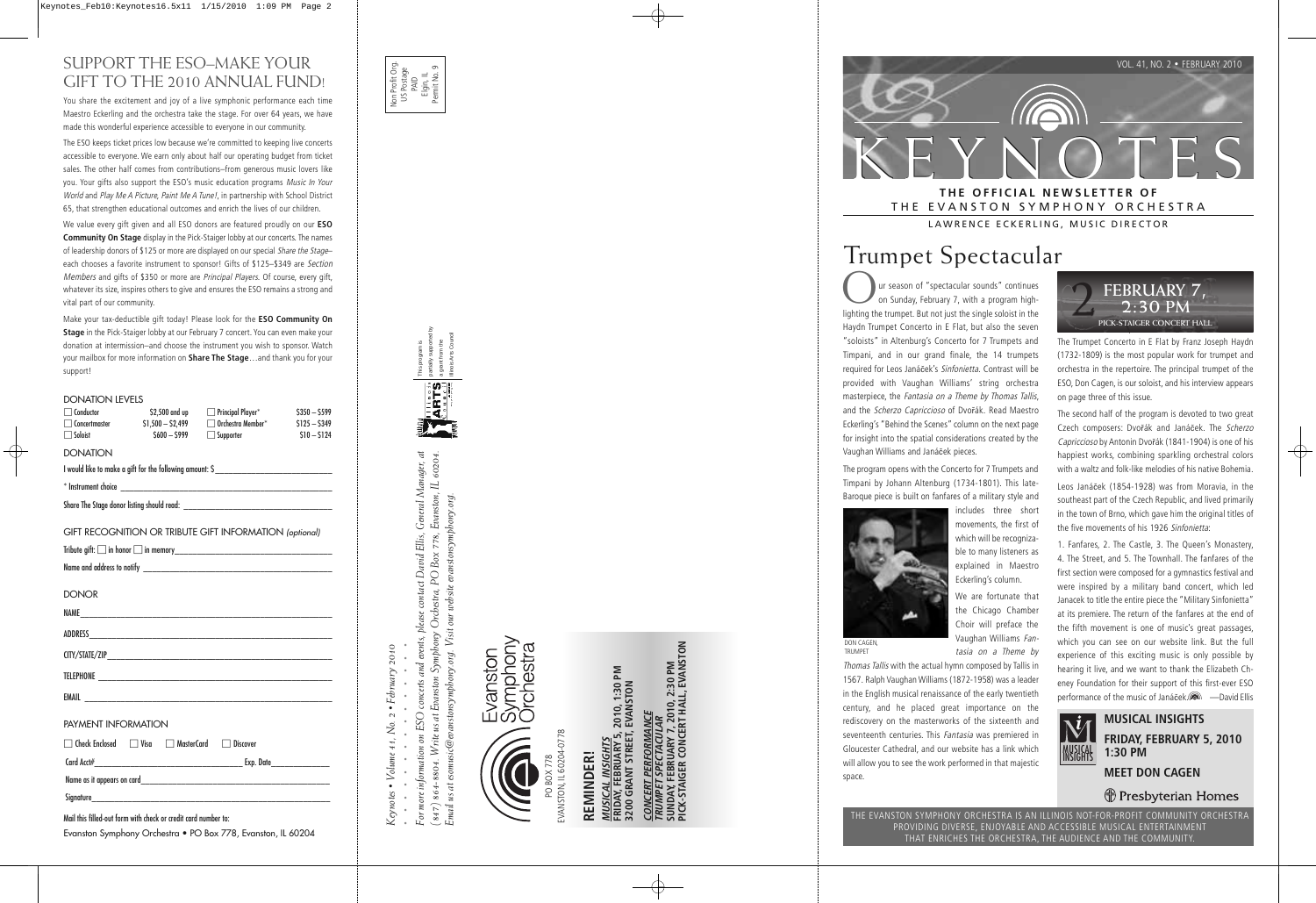### BEHIND THE SCENES



Our upcoming February 7 concert promises to be quite a spectacle! With its theme of trumpets, this is not going to be your "normal" symphony orchestra concert. The first work, Altenburg's Concerto for Seven Trumpets and Timpani has likely been heard by many of you, and more times than you have imagined. This is because it is used as the "time to take your seats" fanfare at the Ravinia Festival, which I can remember hearing from the first time I went there as a boy. Our Principal Trumpet, Don Cagen, will conclude the first half with Haydn's beloved Trumpet Concerto. And closing the program will be Janáček's Sinfonietta, which utilizes 11 trumpets (in addition to the three that regularly sit in the orchestra) plus two tenor tubas, along with other additional assorted brass instruments.

LAWRENCE ECKERLING, MUSIC DIRECTOR

As a contrast from the brass, I have programmed a work for string orchestra: Vaughan William's "Fantasia on a Theme of Thomas Tallis." But not just one string orchestra…there are actually THREE different groups. The first chair players form a string quartet, eight solo strings become a separate chamber orchestra at the back of the stage, and the main string orchestra comprises the third group.

These aren't just visual spectacles, but also "sonic" spectacles. Meaning, the sound sensations that the audience hears should be just as spectacular as what they see. In the case of the Vaughan Williams Fantasia, the placement of the different string groups will make a difference on how the piece is heard. And in the case of the Janáček, where we put the extra 11 trumpets will have a similar impact. The balcony? In one group, or spread out in different areas? Each concert space requires a solution unique to its particular characteristics.

> The truth is that while I now have ideas of how to solve these issues, we don't get to rehearse in Pick-Staiger Hall until the week of the concert. So the final decisions can't be made until we try them out in the hall itself, although the planning and anticipation of what might be best are well underway. But just know, our goal is to present a concert that will be both visually and sonically spectacular!

> > —Lawrence Eckerling Music Director, Evanston Symphony Orchestra

# THANK YOU TO OUR SUPPORTERS:

Everyone at the ESO is grateful to everyone who makes our orchestra successful, particularly our musicians and our audience. But we also know that we couldn't put on our concerts and run our educational outreach activities without the generous support of our donors. We acknowledge here the generosity of all our individual donors and also the support from the following companies and organizations:

- Romano Brothers & Co
- Presbyterian Homes
- First Bank and Trust
- Evanston Community Foundation
- City of Evanston Cultural Fund
- Three Crowns Park • Illinois Arts Council
- Steinway of Chicago
- Elizabeth Cheney Foundation
	- Woman's Club of Evanston
- Elizabeth F. Cheney Foundation
- Kiwanis Club of Evanston
- Generations Fund
- Allstate Foundation.

### DON CAGEN, TRUMPETER EXTRAORDINAIRE

Had it not been for an astute grade school band teacher, Don Cagen might never have met President Obama.

Many of us remember the rite of passage that came about in third or fourth grade: choosing a band instrument. Don, then a Skokie fourth-grader, chose the clarinet. However, the band director decided that his facial structure was better suited for the trumpet—a momentous observation indeed!

Don credits his early band directors for fostering his love of the trumpet and his later teachers for supporting his decision to become a professional musician—John Apollo, Charles Groeling and Ted Kaitchuck. Don also studied with Phillip Smith, now principal



After graduation from Niles West High School, Don went to Northwestern, where he studied trumpet with legendary teachers Vincent Cichowicz and Arnold Jacobs of the Chicago Symphony and conducting with John Paynter and Don Owens. DON CAGEN TRUMPET

Don is widely recognized in the Chicago area as a trumpet player and director of the Don Cagen Orchestra. It is less well known that he is also an expert player of the shofar, the ancient forerunner of the trumpet made from a ram's horn and now sounded in synagogues during the High Holy Days. His exceptional skill on the shofar, an instrument controlled



trumpet with the New York Philharmonic.

 completely by the mouth and lungs, earned Don an invitation to perform in a concert with renowned jazz musician, Dave Brubeck.

Don has been principal trumpet of the Evanston Symphony Orchestra since 2001. Because of his commercial music career, the ESO gives him the opportunity to reconnect with the classical music he studied at NU. Don calls the ESO's Tuesday night rehearsal his equivalent of a "night out with the guys"!

As leader of the Don Cagen Orchestra, Don has performed at over 4,000 events nationwide. His band's reputation led to an invitation to play at the 2009 Inauguration of President Barack Obama. For security reasons, their instruments were in a locked down area until time to set up for the ball, so when they got

PRESIDENT BARACK OBAMA & MICHELLE OBAMA WITH DON & BECKY CAGEN

a last-minute request to play for an event at the Mayflower Hotel the evening before, they had a problem – which the Inaugural Committee solved by renting instruments for them. The next day, their own instruments liberated, they played for one of the nine Inaugural balls. After the new President and First Lady finished their special dance, Don and his wife, vocalist Becky Cagen, were taken backstage to meet them. Thank you, grade school band teacher!

—Kelly Brest van Kempen

### AN EVANSTON SYMPHONY CHRISTMAS CELEBRATED THE HOLIDAYS!

What was your favorite part of our holiday concert? For many people, the tap dancing reindeer of Evanston Dance Ensemble, dancing to the holiday song, Rudolf the Red-Nosed Reindeer, was the highlight of the afternoon. Over 1,000 people filled the big ETHS auditorium in early December to hear wonderful music and song that celebrated the holidays. Julian Arron, our concert master, was the soloist in Vivaldi's Winter. This violin concerto was also choreographed and interpreted through dance by the Evanston Dance Ensemble.

In the second half, the wonderful singers from the Evanston Symphony Festival Chorus, under the direction of Susan Young,

joined the orchestra in Rutter's Gloria, as well as in traditional carols. They ended the concert with Handel's "Hallelujah" chorus from The Messiah. Santa and his elves joined the audience in the singalong carols and gave out candy. We were also delighted with the presence of our Emcee, Ebony Joy. Joy is an ETHS graduate and acknowledged the role of the school in launching her career in the theater.

As always we are extremely grateful to Romano Brothers and Co. for their generous sponsorship of this concert and Pioneer Press for their media sponsorship. See you all next year at this joyful concert!



#### IN MEMORIAM

It is with great sadness that we extend our sympathies to one of musicians, Shelley Powell, for the death of her husband, Barry Powell. We will miss him.